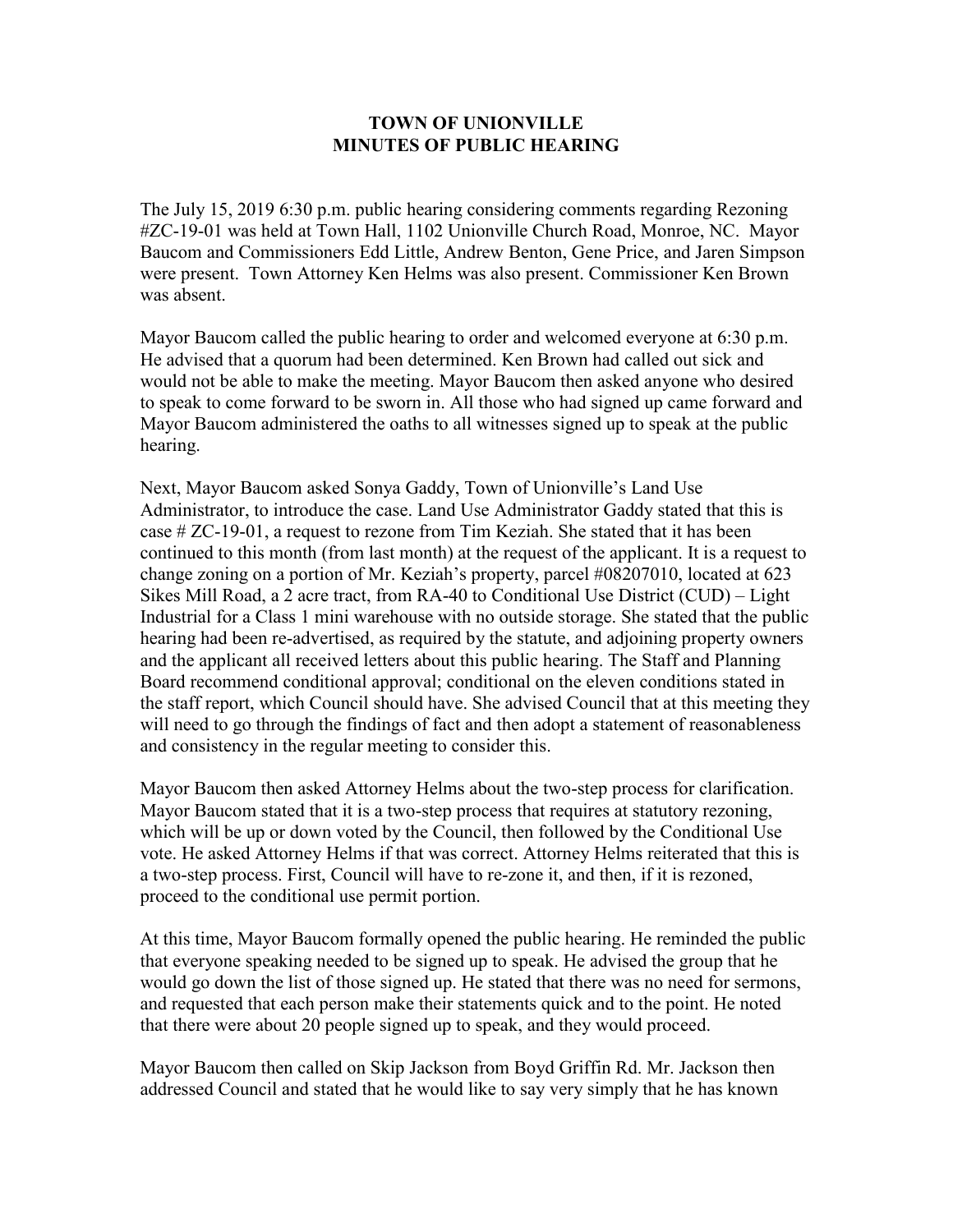Tim for several years. Mr. Jackson stated that he [Tim] is a good man; he [Tim] is an honest man. Mr. Jackson stated that if he [Tim] says he [Tim] is going to do something, then Mr. Jackson believes that he [Tim] will do it. Mr. Jackson stated that he thought it would be done very professionally and he thought it would be done very correct, without any harm to neighbors or just the quality of life around Sikes Mill Road. Mr. Jackson then stated that he supports Tim's decision to do this and he thinks it would be good to have somewhere else [to rent a warehouse]. He stated that he knew that all the warehouses, mini warehouses, in Monroe or Wingate are full. Mr. Jackson stated that he had to rent one [a storage unit] from Lynn Keziah, and the reason he got one from Lynn was that it was the only one he could find. Mr. Jackson stated that the unit was the last one he [Lynn Keziah] had. Mr. Jackson stated that he thought there is a real need for this and he supports him [Tim] in this decision. Mr. Jackson then thanked the Council and sat down.

Next, Mayor Baucom called on Matthew Hinson to speak. Mr. Hinson greeted the Council and stated he was concerned about increase in criminal activity with the proposed mini storage. He stated that he had pulled data from nine mini storage warehouses in Union County. He stated that two were from Old Charlotte Highway, Skyway Drive, Walkup Avenue, Waxhaw Indian Trail Road, South Providence, Lancaster Highway, Lancaster Avenue, and on Highway 74. He stated that these [mini warehouses] were located in Monroe, Indian Trail, and Waxhaw. He stated that Monroe, Indian Trail, and Waxhaw have a much more defined police presence than Unionville does. He stated that Unionville operates, or is covered, by Union County Sherriff's Office. The Town is part of Zone 1 that goes from Old Charlotte Highway to Morgan Mill Road. He stated that the area was 25% of the county. He stated that it [Zone 1] is covered by two deputies when they have two. He stated that oftentimes it [Zone 1] is covered by one deputy with a floating deputy between Zones 1 and 2, which equates to three deputies covering half of the county. He stated that between the nine properties he pulled, there were 239 law enforcement incidents over this time period. He stated that the search query he used yielded only returned 40 results. Three of the properties returned the maximum of 40; one of the properties had 40 since November. A lot of these are preventative patrols. He then questioned what the crime rate would be without preventative patrol and who would do preventative patrol in Unionville. He thanked the Council and began to sit down.

John Burns, attorney for the applicant, then requested the opportunity to ask Mr. Hinson a couple of questions. Mayor Baucom permitted Attorney Burns the privilege. Mayor Baucom advised that he did not want to get into a back-and-forth situation. Attorney Burns stated that he did not take 218 to get to Waxhaw, so he would be brief. Attorney Burns asked Mr. Hinson if, in regards to the units he just testified to, he had personally looked at those units. Mr. Hinson stated that he had seen most of them and was aware of them. Attorney Burns asked he had been to the property and looked at them. Mr. Hinson stated he had been to most of them. Attorney Burns asked if he had examined or if he was familiar with their security. Mr. Hinson stated they had fences around them and security systems. Attorney Burns asked if Mr. Hinson knew what kind of security system they had. Mr. Hinson stated that he did not know. Attorney Burns thanked Mr. Hinson.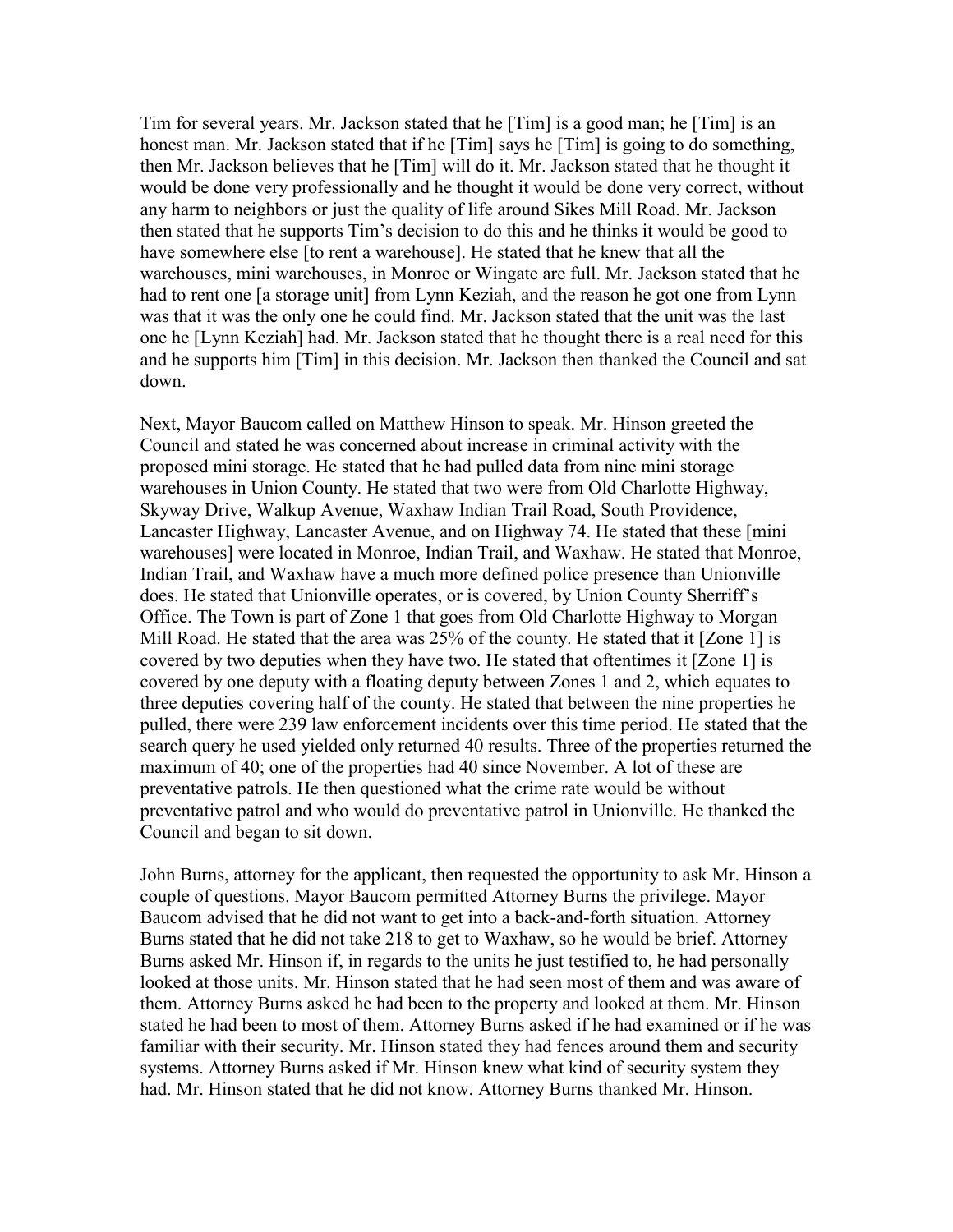Mayor Baucom then called Gayle Philemon to speak. Ms. Philemon stated that she was opposed to the mini warehouses being built. She stated that she was quite aware of all the problems that occur at these types of facilities, such as drugs and crime. She stated that she knew that she would not like mini warehouses built beside her home, or near her home, and she trusts that neither would the Council. She went on to say that if any Unionville resident has a need of such a facility, they need only drive eight to ten minutes into Monroe to get one. She said that she believed in keeping our community as safe as possible and said she wanted to thank the previous town leaders for their efforts to preserve the wonderful community we have today. She said that she hoped and prayed that after much consideration that the Council will oppose this matter. Ms. Philemon then sat down.

Mayor Baucom then called Danny Philemon to speak. Mr. Philemon stated that he wanted to echo what others said. He stated that he was opposed to this project because of all the crime that is associated with mini warehouses. He stated that they have a fear for the safety of the children and traffic on the road. He stated that Sikes Mill Road is a heavily trafficked road, and it will only add more traffic to it and make it more dangerous. He then reiterated that he was opposed to the project.

Next, Mayor Baucom called on John Burns, attorney for the applicant. He stated that he would examine his witnesses. He asked Mayor Baucom to tell him how he should proceed. He stated that he was the attorney for the applicant. Mayor Baucom advised Attorney Burns to come on up and proceed with his witnesses. Attorney Burns stated that he would start with Tim Keziah. Mr. Keziah requested a drink of water prior to starting. After getting water, the questioning proceeded. Attorney Burns asked Mr. Keziah if he was ready. After confirming that he was ready, Attorney Burns asked Mr. Keziah to tell the folks what he planned to do on his property. Mr. Keziah stated that he planned to build four buildings that will be mini warehouses. Two of the buildings would be 20 feet wide by 110 feet long and the other two will be 20 feet wide by 120 feet long. He stated that it would be fenced in with a privacy fence all the way around. Attorney Burns asked him what kind of privacy fence he anticipated. Mr. Keziah stated that it would be chain link fence with either privacy slats or a type of canvas that they attach to a fence. Attorney Burns asked Mr. Keziah how tall the fence would be. Mr. Keziah stated that the fence would be six feet. Attorney Burns then asked Mr. Keziah what kind of security he had planned. Mr. Keziah stated that he planned to have night vision security cameras that will monitor the property 24/7; he plans to use the twelve megapixel security cameras, which will bring in the clearest picture possible. Attorney Burns asked what kind of screening Mr. Keziah planned for the front of the property. Mr. Keziah stated that at the front and rear of the property, he is leaving a natural buffer and on the side of the property will be the fence with the privacy slats. Attorney Burns then asked Mr. Keziah if he had a sketch of the floorplan of the four buildings, along with the elevations. Mr. Keziah confirmed that it was. Attorney Burns then distributed copies of the floor plan with elevations to the Council. Attorney Burns stated that in regards to the conditions that were recommended by the Planning Board, he verified that Mr. Keziah was familiar with all of the conditions and Mr. Keziah affirmed that he was familiar with them. Attorney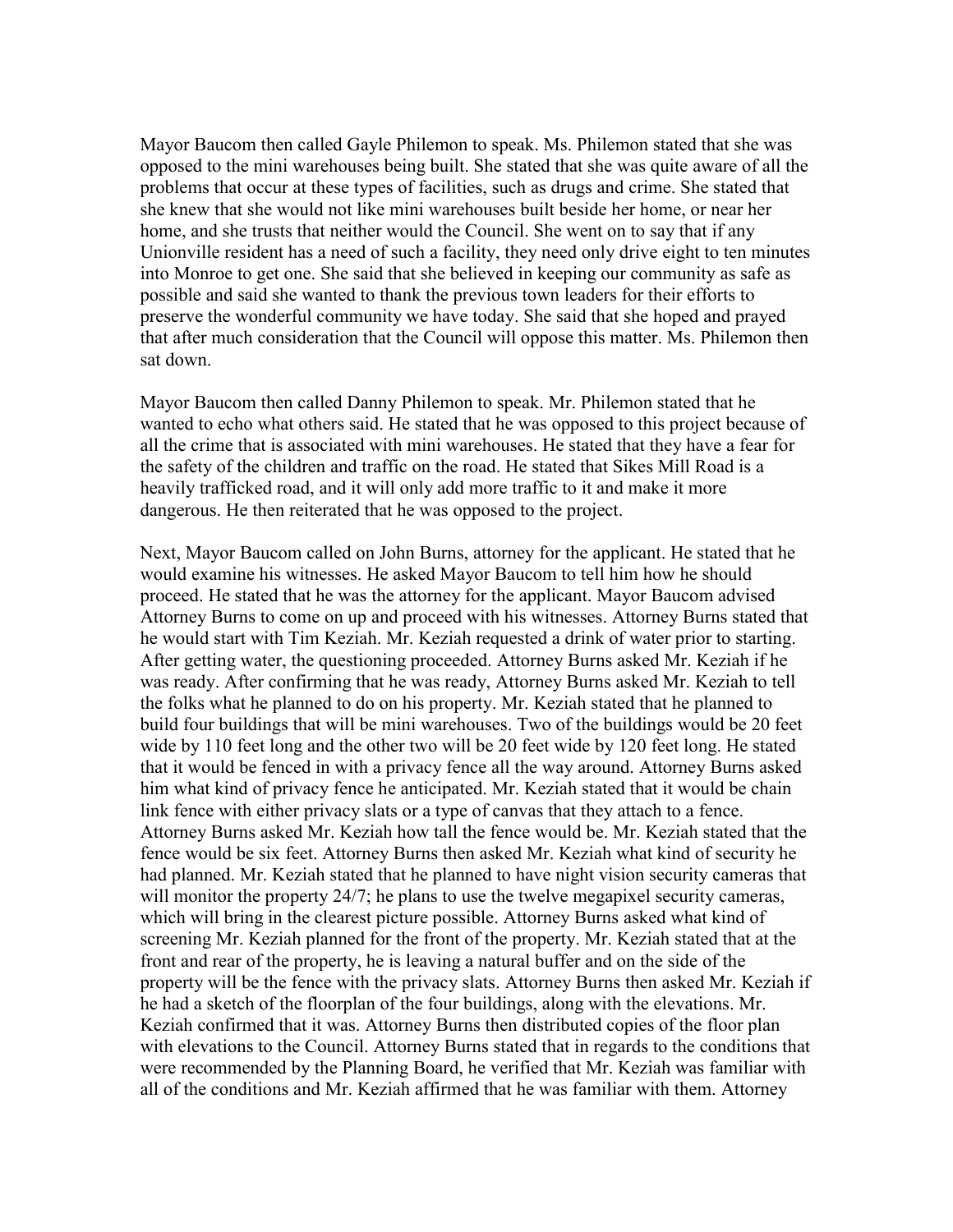Burns asked Mr. Keziah if he was willing to comply with each of the conditions that the Planning Board placed on the project. Mr. Keziah stated yes, that he would comply with the conditions. Attorney Burns then asked Mr. Keziah if it was correct that he [Mr. Keziah] lived next to the project. Mr. Keziah stated that it was correct. Attorney Burns asked Mr. Keziah that when Mr. Keziah first came to see Attorney Burns and before he applied for this, if Attorney Burns told Mr. Keziah to go talk to all of his neighbors. Mr. Keziah stated that Attorney Burns did advise him to do so. Attorney Burns asked him if he did so. Mr. Keziah stated that he did go speak to his neighbors. Attorney Burns asked Mr. Keziah what response Mr. Keziah got from his neighbors. Mr. Keziah stated that his neighbors do not mind him doing this. Attorney Burns asked Mr. Keziah if he talked with Kevin Philemon. Mr. Keziah stated that he did. Attorney Burns asked Mr. Keziah if it was correct that Kevin is Mr. Keziah's next door neighbor. Mr. Keziah stated that it was correct. Attorney Burns asked Mr. Keziah to state what Kevin told him. Mr. Keziah stated that Kevin told him that he did not mind him [Mr. Keziah] doing this, that he saw that it would not be any worse than Vann's Welding. Attorney Burns then asked Mr. Keziah if his house was between Kevin Philemon's and the proposed project. Mr. Keziah confirmed that statement. Attorney Burns then asked Mr. Keziah what screening, if any, was there between Mr. Keziah's house and Mr. Philemon's house. Mr. Keziah stated that Mr. Philemon has a natural screen that he has let grow up over the years that is maybe 20 feet wide. Attorney Burns then asked if anyone on the Board had any questions of Mr. Keziah. Councilman Gene Price asked for Mr. Keziah to confirm if he understood correctly that he thought Mr. Keziah said that two [units] would be 100 feet long and two [units] would be 120 feet long. Mr. Keziah corrected that two [units] would be 110 feet long, he believed was correct, and the other two [units] would be 120 feet long. Councilman Price stated that the drawings showed 100 feet each. Mr. Keziah stated that the drawings were a generic drawing. Councilman Edd Little asked Mr. Keziah what the actual size of the lot would be. Councilman Little stated that there were three or four different sizes in what they were given, from 2.203 to 2.7. Mr. Keziah asked if he was asking about the size of the lot. Councilman Little confirmed that he was asking about the lot size. Mr. Keziah stated that the lot size was 2.07 [acres]. Attorney Burns asked if anyone else had any questions. Councilman Andrew Benton then asked that even though the proposal did not call for parking spaces, he asked Mr. Keziah if he did not have any area set aside for RV or boat storage, or anything like that. Mr. Keziah stated that there would not be any outside storage; it was all inside. Attorney Burns asked Mr. Keziah what kind of access there would be to the property. Mr. Keziah stated that it would be gated, coded, where they have to punch a code to get in through a gate; and, of course, one of the conditions was that the hours were restricted from he thought (if he remembered correctly) about 6 am in the morning until, he thought, 9 in the afternoon, which was what was approved by the Planning Board. Mayor Baucom asked what kind of alarm system Mr. Keziah said it would have. Mr. Keziah stated that he did not think that the Planning Board has dictated that an alarm system be used. He stated that they were having a highly sophisticated security system as far as cameras were concerned. Mayor Baucom then asked Mr. Keziah if the screening would just be a slatted fence. Mr. Keziah stated that it would either be privacy slats or canvas. Mr. Keziah stated that he had noticed that when passing other businesses that a type of (he thought) canvas screening is available that would go up quicker and may be a little more affordable,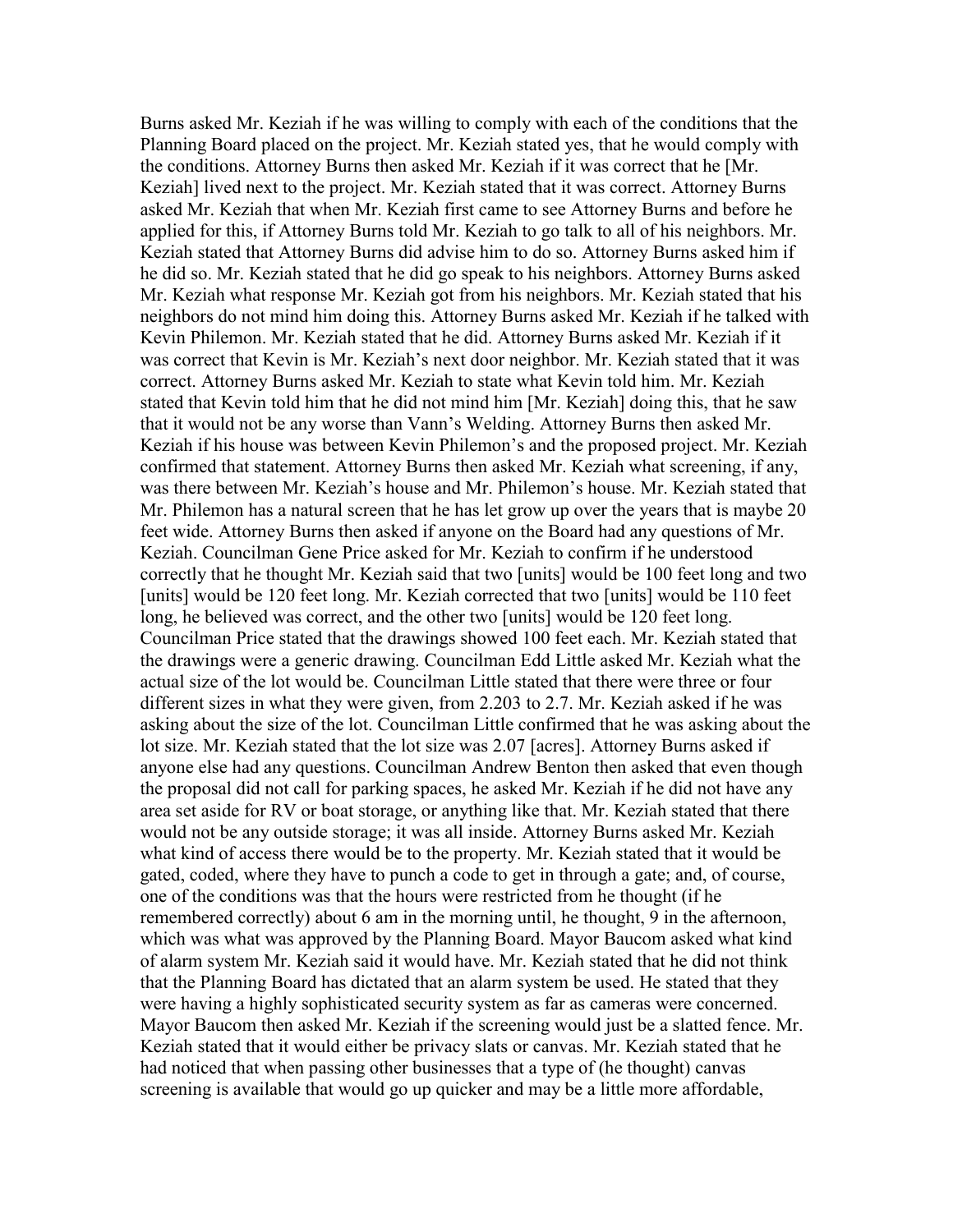though he was not sure. Mr. Keziah said that actually, in his opinion, he thought that it [canvas] provides more of a better screen than the slats, from what he had seen. Attorney Burns stated that Mr. Keziah would be willing to do whatever the Board would require him to do as far as the canvas screening or the slat screening.

There being no additional questions for Mr. Keziah, Mayor Baucom asked Attorney Burns to call his next witness. Attorney Burns then called Margaret Dezio. Attorney Burns confirmed that her name was Margaret Dezio and then asked Ms. Dezio what she did. Ms. Dezio stated that she is a North Carolina stated certified General Real Estate Appraiser. Attorney Burns asked her if she was licensed by the state of North Carolina. Ms. Dezio stated that she was. Attorney Burns asked Ms. Dezio how long she had been so licensed. Ms. Dezio stated 41 years. Attorney Burns asked Ms. Dezio if she had done an analysis and appraisal of the project that Mr. Keziah proposes. Ms. Dezio stated that she had done an impact analysis, which is what the statute has called for. Attorney Burns asked Ms. Dezio that in her training/experience under her license if she was qualified to do an impact analysis by the state of North Carolina. Ms. Dezio stated that she was. Attorney Burns asked Ms. Dezio if she reached a conclusion as to, or if she had an opinion, as to whether the project will endanger the public health and safety. Ms. Dezio stated that she could not find any reason that it would endanger public safety or health. Attorney Burns asked Ms. Dezio on what she based that opinion. Ms. Dezio stated that she understood that one of the big issues concerning folks is crime, so she has been to three areas in Union County where mini warehouses have been built – one on Parkwood School Rd. right at Parkwood High School, one on Fowler Secret Rd. right across the street from the highway patrol station, and one on Haywood Rd., which is right off Rocky River Rd. near Ivan Secrest Corner. She stated that she picked those three to look at because each one of them have residential properties abutting those particular areas. She stated since the first report was done in January 2018, she had updated that report with another particular property she had found in Sun Valley. She told Council that she would like to give them a copy of a handout. The first page shows the mini warehouse project that was built, and the second page shows what is directly behind that, which is a subdivision called Brandon Oaks. She stated that they have found absolutely no problem with growth in any of these areas. She stated that Brandon Oaks is a very successful subdivision. She stated that she had also looked at the crime report over the three previous projects that she had looked at, and have included those with the impact analysis that she presented to Council. She stated that it can show nowhere that the presence of a mini warehouse causes crime to increase. She stated that it was just normal crime that we have in Union County and nothing has been attributed to the presence of mini warehouses. In all of these areas, the one on Haywood Rd. has two subdivisions that have been built directly behind it; Brandon Oaks at Sun Valley; behind the one on Fowler Secrest Rd. just across from the highway patrol station, there is one [a subdivision] called Meadow Creek, and also Woodridge is right there; and then down at Parkwood, the fellow that owns that particular project has built a very nice house across the street and his mother lives right beside it. Ms. Dezio stated that she could not find where crime is anywhere associated with mini warehouses. Attorney Burns then asked Ms. Dezio that as a result of her impact analysis if she had an opinion as to whether this project would injure the value of adjoining or abutting property. Ms. Dezio stated that it will not.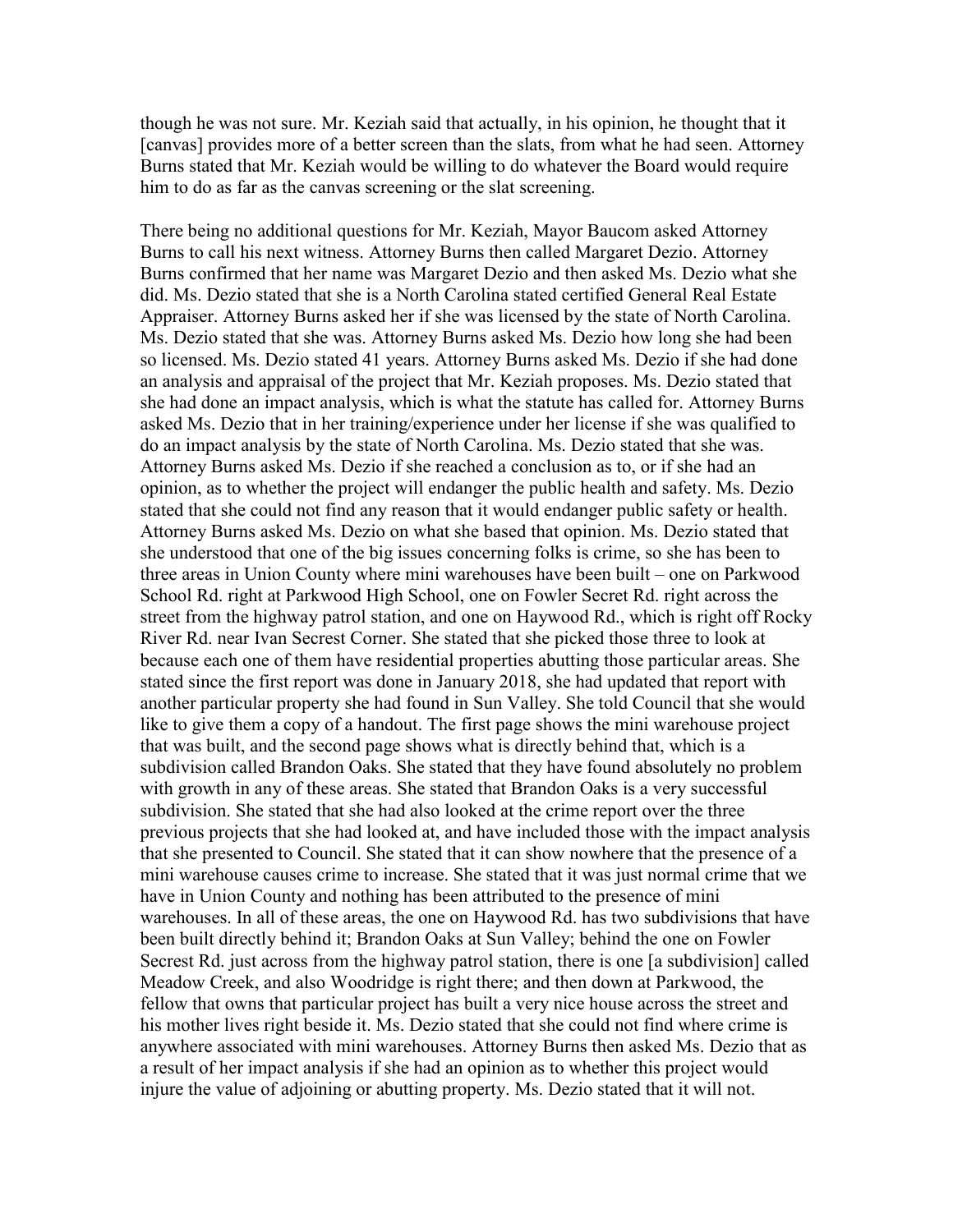Attorney Burns asked Ms. Dezio on what she based that opinion. Ms. Dezio stated that she based her opinion on all of the rhetoric that she just gave the Board. Attorney Burns then asked if she put all of the information in her impact analysis. Ms. Dezio confirmed that she had, with the exception of the one [mini warehouse] at Sun Valley. Attorney Burns asked Ms. Dezio if she had an opinion as to whether this [mini warehouse] will be in harmony with the area in which it is located. Ms. Dezio stated that it would be in harmony because this area already has light industrial – Vann's Welding right beside it and ¼ mile down the road is a well, Mullis Well Drilling, company. She stated that they already have industrial in the area and those two industrial properties are far more obtrusive than mini warehouses, which has limited traffic, no noise, and does not require any water or sewer to them. She said that the other ones [businesses] that are already there are much more obtrusive than mini warehouses. Lastly, Attorney Burns asked Ms. Dezio if she had examined the Town of Unionville Land Use Plan. Ms. Dezio stated that she had. Attorney Burns asked Ms. Dezio if she had an opinion as to whether this project would be in conformity with that plan. Ms. Dezio stated that she had, she had the Land Use Plan for Unionville that is dated February of 2006. She asked the Board if the Plan was current or if it had been updated. Land Use Administrator Gaddy stated that it was the most recent. Ms. Dezio stated that on page 5 where it says, "Commercial and Industrial Development," it has some verbiage at the top [of the page]. It says, "Existing commercial development is small scale and spread out in different locations. The Town anticipates demand for some larger scaled and commercial development in the near future and would like to plan for its arrival." Ms. Dezio stated that she applauds them for that. As an appraiser, she stated that they like growth, but it has to be controlled growth, not harum-scarum growth. She went on to read, "Existing industrial development consists mostly of small, light industrial uses located along major thorough-ways." She stated that it had already been determined that Sikes Mill Road is a very busy road. She read on, "The Town recognizes the value of these businesses in serving agricultural and other activities and in providing employment for the Town. The goal is to prevent strip development from occurring by focusing new commercial development in designated strategic locations, to consider new light industrial uses along major thoroughfares within the Town at sites where they will be compatible with surrounding uses." Shen then moved to page six, number four, stating that it addresses directly the Conditional Use District rezoning. She read, "They will be considered more favorably than General District rezonings as a means to ensure compatibility of new industrial and lightindustrial uses with the surrounding areas. New light-industrial uses should have a suitable site and building designs to minimize any undesirable impact on the adjacent properties." She then stated that it was her opinion that the Town had wisely allowed for this [mini warehouses]. Unionville and the Piedmont area is growing by leaps and bounds and will continue to grow, particularly with the new water line that is being put in. She stated that these people need services. The do not need to drive to Monroe for extra storage. Services need to be provided here in Unionville, but it needs to be controlled services. Attorney Burns asked if anyone had any questions of Ms. Dezio. Michelle Morgan asked from the audience if Ms. Dezio had a lot of people who were looking for mini storage. Ms. Dezio stated that every mini storage unit in Monroe was full and there was a great need for mini storage. Land Use Administrator Gaddy requested a copy of the report Ms. Dezio shared from the Sun Valley mini warehouses. Ms. Dezio provided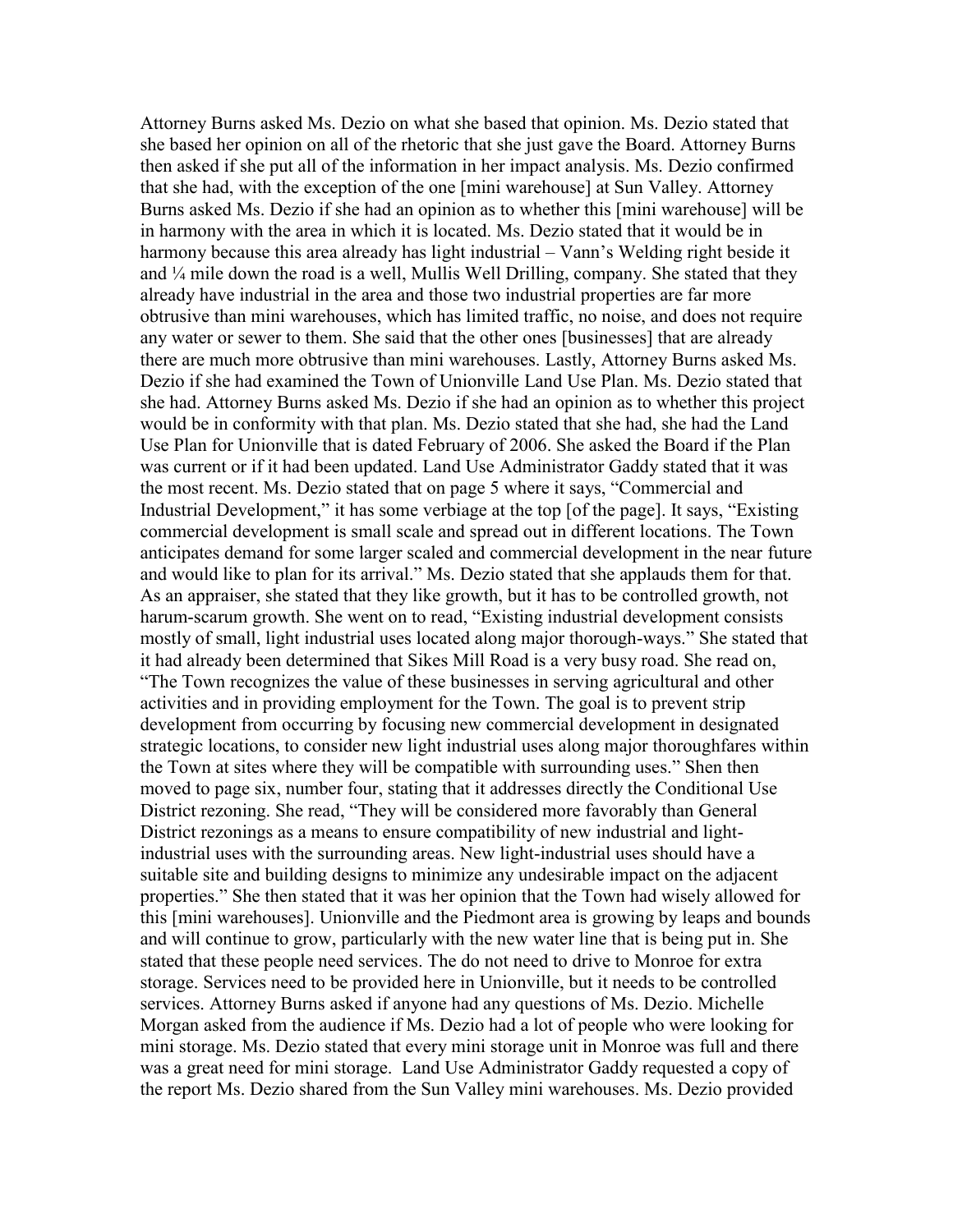Land Use Administrator Gaddy with the report. Commissioner Edd Little stated that in her report she had four comparisons on crime. He stated that she did not mention those at this meeting, but one of them [the locations] had 59 incidents and the other had 61. She stated that those numbers reflected a whole year. Commissioner Little asked that for a year, did she not think it was pretty excessive. Ms. Dezio stated that no, she did not. She said not in Union County. She then said to take 60, divide by 12, that was four a month, five a month. She said that she did not think that was excessive at all. Commissioner Little stated that it was one a week. Ms. Dezio then stated that these crime reports are in a one-mile radius of these mini warehouses; they are not directly at the mini warehouses; they are just in a one-mile radius of them. She also said that it could be something as somebody getting a speeding ticket or somebody does not like the way the grass is mowed. All of the crime reports in Union County are extremely low. Attorney Burns asked Ms. Dezio if the incidents she put in the report did not all come from a mini warehouse report. Ms. Dezio said no because the Union County Sheriff's Report only allows to do it [run the report] in a one-mile, two-mile, three-mile area, so she used them all in a one-mile area because it would not let her do it for just that address. Someone from the audience asked Ms. Dezio if she lived in this area. Ms. Dezio said that she did, she lived in Monroe. The person asked her which side of Monroe she lived on, this side or another part. She stated that she lived in Downtown Monroe. Michelle Morgan asked if Ms. Dezio used mini storage. Ms. Dezio said the she did use mini storage, that she had two [units]. Michelle Morgan asked what the company was that was wanting to do this [build mini warehouses]. Ms. Dezio said that it was Tim Keziah. Michelle Morgan than asked what the piece of property was now, forest or agriculture. Ms. Dezio said that it is a six-acre tract that he [Tim Keziah] lives on and there are two acres that have trees on it. He will clear out where he wants the mini warehouses to go and leave the trees as buffers along Vann's Welding that is right beside him and the street, Sikes Mill Road. Another member of the audience asked if he could ask Ms. Dezio a question. He asked Ms. Dezio if it was right that she did not live in this area. She stated that she lived in Downtown Monroe. He then said that she did not live in the Town of Unionville. She said that she did not. This person asked how she could support a mini storage in this area if she did not live here. Attorney Burns then stated that he did not believe that it was a proper question and called on Attorney Helms. Attorney Helms stated that the petitioner is entitled to present whatever evidence they want to present. Ms. Dezio is qualified as an appraiser to give her testimony. She does not necessarily have to be from Unionville or Monroe. She is qualified to give her testimony for Council to make a determination as to what weight to give that. Ms. Dezio stated that all of her testimony is based on data that she went down to the market and found; it was not her personal data. Attorney Burns thanked Margaret for her testimony.

Attorney Burns then called Michelle Huggins. Attorney Burns asked if her name was Michelle Juggins. Michelle clarified that her last name is Huggins. Attorney Burns apologized. He then asked Ms. Huggins where she lived. Ms. Huggins stated that she actually lived in the Town of Fairview, but just barely. She stated that she lives off Unionville Brief, on Tesh Road. Attorney Burns asked Ms. Huggins how she was employed. She stated that she is a Senior Mortgage Analyst for Georgia Banking Company. She said that she produces, underwrites loans for builders to build new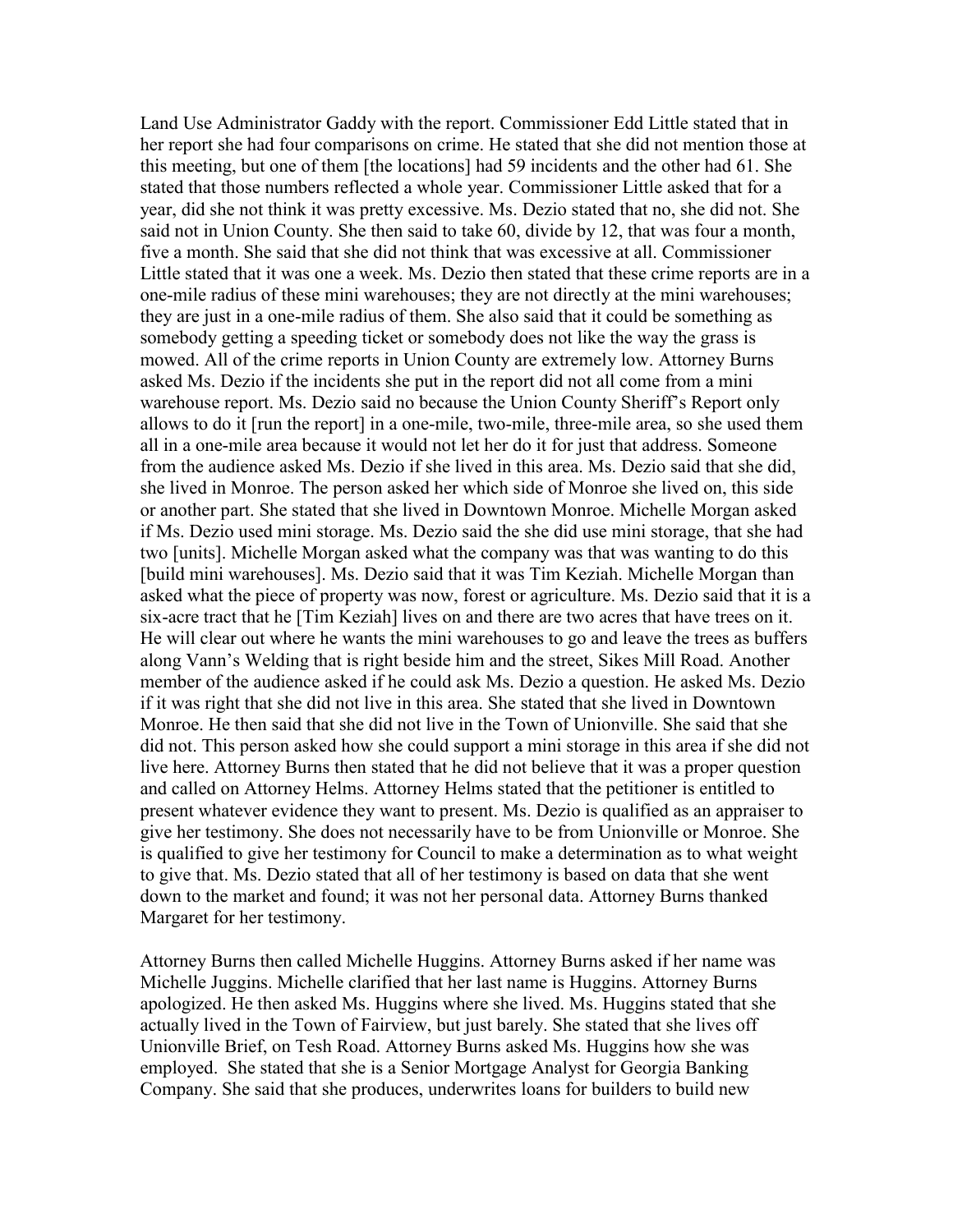subdivisions, new homes, new construction. She has been doing so with Georgia Banking for the last year, and been doing it [underwriting] for the last 20 years. She also has a DE certification in underwriting. Attorney Burns asked Ms. Huggins what a DE certification in underwriting was. Ms. Huggins said that a DE certification in underwriting means she is a designated underwriter and can work for any bank in the country; underwrite any loan that is FHA [Federal Housing Administration], USDA [United States Department of Agriculture], and conforming with Freddie and Fannie. She went on to say that with Georgia Banking Company she has a credit limit of \$2.5 million that she can lend with no one signing behind her. Attorney Burns asked Ms. Huggins what agency issues the certification she just testified that she had. Ms. Huggins stated that the federal government, HUD [Housing and Urban Development]. Attorney Burns then asked Ms. Huggins what her presence at the public hearing had to do with this project. Ms. Huggins said that she was here to state that, per underwriting guidelines, through HUD, FHA, USDA, Fannie, Freddie, the property that Tim is proposing has no externalities as far as they are concerned. The externalities are things that they would have to look at a lot closer to approve a mortgage. Attorney Burns asked Ms. Huggins where we would find the externalities that she is talking about. Ms. Huggins said that these are guidelines; these are the underwriting guidelines that underwriters across the nation have to follow. She said that some of them are highlighted, the externalities, and as they could see, mini warehouses are no longer listed. She said that they were [listed] ten years ago. She said that there are some externalities that were listed that do affect Unionville – Vann's Welding Shop – quite a few of the items on there would be externalities and they would have to look at in regards to his shop. But as far as the mini warehouses are concerned, she stated, they are not an issue. She said they would have no problem underwriting a loan for any property adjoining it or surrounding it. She said that she would have no problem for underwriting a subdivision in that area for A and D [acquisition and development] and new houses. Attorney Burns asked Ms. Huggins if she had an opinion as to whether this project would devalue anyone's property that it adjoins. Ms. Huggins said that it will not devalue, should not devalue it. She said that she did not think it would [devalue adjoining property]. As far as the guidelines state, it does not. Attorney Burns then asked Ms. Huggins if at one point in time the guidelines did include mini warehouses. Ms. Huggins stated that they did; they [mini warehouses] were listed under externalities with flea markets, car dealerships, and gas stations. At that point, you would have to have a comp [comparable] within the same distance of another like-unit to be able to underwrite, which meant that if someone that was half a mile from warehouses like Tim's, then they would have to find a comp that was within half a mile of another set of mini warehouses. She stated that it was no longer the case. Attorney Burns then asked Ms. Huggins what she meant when she used the term "underwrite." Ms. Huggins stated that underwriters are the ones who sign off on the loan. They are the final say as far as if someone gets the loan or not. Attorney Burns reiterated that they say if someone gets to buy the house or not. Ms. Huggins confirmed that they say if someone gets to buy the house or not, or in her case, gets the spec loan. Attorney Burns then asked if anyone had any questions of Ms. Huggins.

A lady from the public began asking Ms. Huggins a question about presenting her evidence. At this time the court reporter for the applicant asked if the public could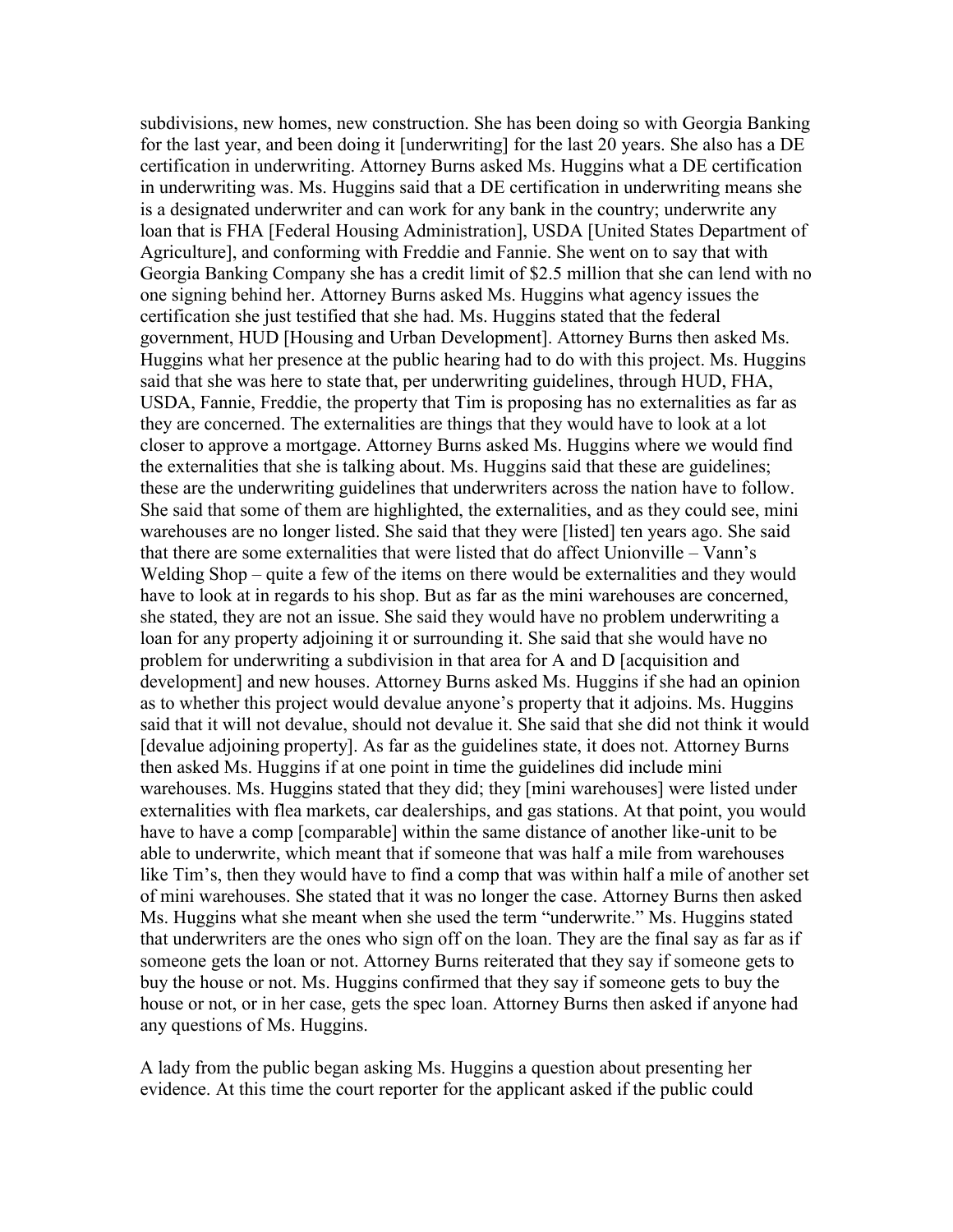identify themselves so she could state it on the record. The lady said her name is Michelle Morgan and she lives on Sikes Mill Road, Unionville Road, and off of Haywood Road; a little bit of everywhere. She then asked Ms. Huggins if she was the one who was underwriting for him [Tim Keziah] to build this thing [mini warehouses]. Ms. Huggins said no, she underwrites for residential loans only. Ms. Morgan then asked that if someone were to come in and want to build a house adjacent [to the mini warehouses], that Ms. Huggins was just saying. Ms. Huggins said that it would not affect her; it would not affect that customer. Ms. Huggins said that she would not look at warehouses and say, "Oh, he can't build there," or, "I can't do a loan there because of those mini warehouses." Ms. Huggins said that ten years ago she would not have been able to underwrite a loan that had mini warehouses unless they had comps – comparable sale, same distance to those mini warehouses. That is no longer the case. Attorney Helms then stated that what she [Ms. Huggins] is doing is giving her opinion towards the element as to whether or not this proposed use will have an effect, an adverse effect, on property values. She [Ms. Huggins] is giving her opinion; the Council is listening to it as part of the petitioner's presentation. They will decide on whether they will make a decision here. Attorney Helms said that what he was trying to clarify is that this is not a vote from a standpoint of seeing where the votes are for and against; that's going to be the decision. They will take in the evidence from this vote, let everybody have their say, and then Council is going to decide. Attorney Burns then asked if anyone else had any questions of Ms. Huggins. There being none, Attorney Burns thanked Ms. Huggins.

Attorney Burns then called Kevin Leebrick, his next witness. Attorney Burns asked if he pronounced Mr. Leebrick's name correctly. Mr. Leebrick stated that it was close enough. Deputy Clerk Braswell asked him to spell his name. Mr. Leebrick then spelled his last name for the record. Attorney Burns then asked Mr. Leebrick how he was employed. Mr. Leebrick stated that he works in the self-storage industry. He stated that he owns, operates, and manages nine facilities  $-2,500$  units and about 300,000 square feet – between Charlotte all the way over to Banner Elk. Attorney Burns then asked Mr. Leebrick if he had an opinion as to how this property as proposed will affect the traffic on Sikes Mill Road. Mr. Leebrick stated that he had been in the business for just over 10 years and what they see across, regardless of location or size, that 2-3%, on average, on a slow day, is the normal traffic per tenant. He said that he thought this project had approximately 85 units, so they would be looking at 2-3 people coming in (tenants) each day when it is completely full. On a busy day, you might be looking at 5-6%, so 5-6 tenants coming in each day. So the traffic would really be, compared to what goes up and down Sikes Road traffic, it would not add anything; it is going to be negligible. Attorney Burns then asked Mr. Leebrick to tell the Council on what he based that 2-3% opinion. Mr. Leebrick stated that all of his properties have gate systems, so they have to punch in and punch out of that so they are able to keep track of how many people are coming into the property every given day so they get exact data as to who, when, and how long they are on the property. They actually pull data and look at that on a recurring yearly basis, typically in November, to budget for maintenance and so forth for asphalt, rock, and the likelihood of that property [garbled]. Attorney Burns then told Mr. Leebrick that he had heard the issue of crime mentioned tonight and asked if he had an opinion as to the effect of this project on crime in the area. Mr. Leebrick stated that he did. He said that there was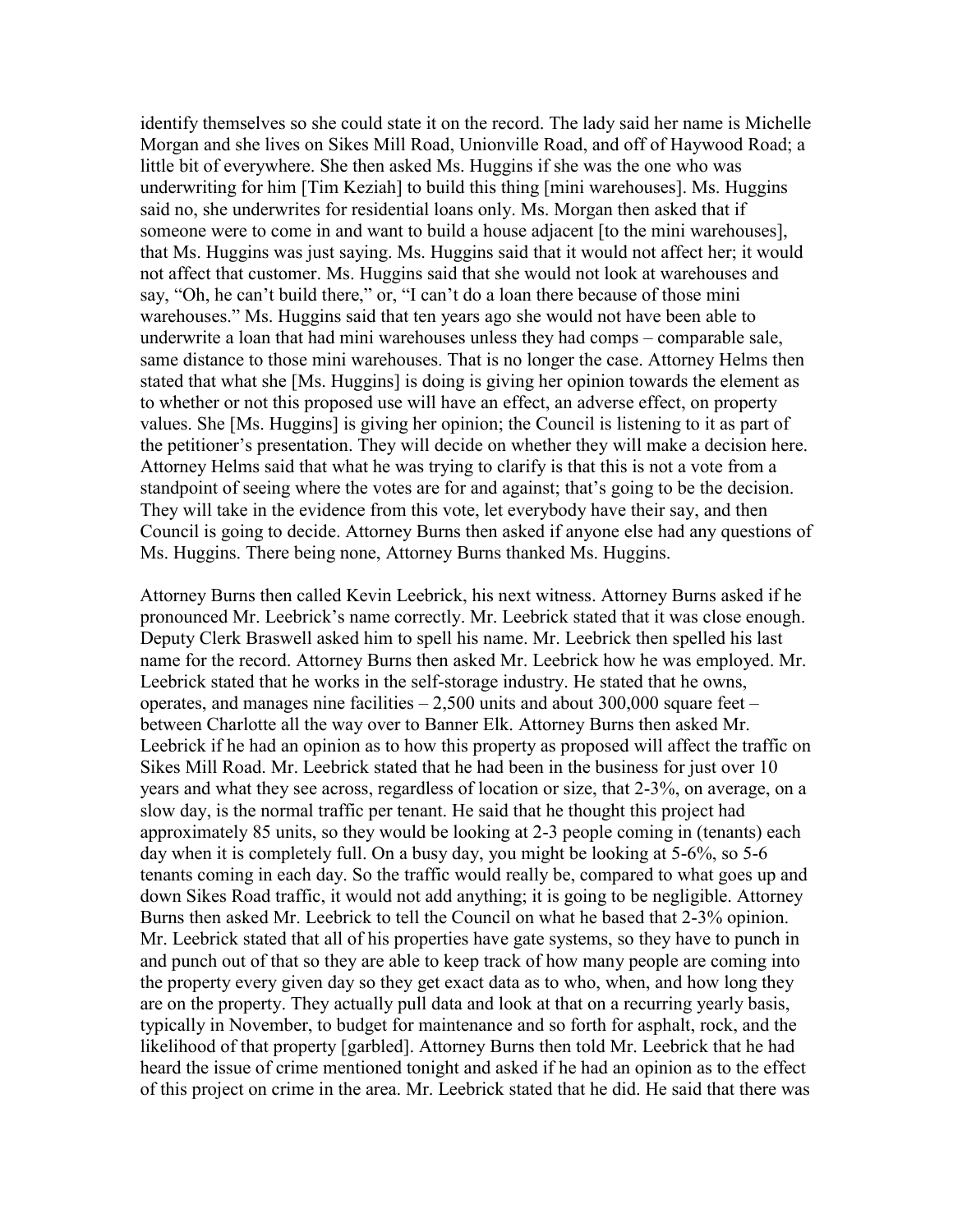a gentleman here earlier – he could not remember his name – who mentioned nine different properties in the Monroe-Indian Trail area. He said that if you look at the properties, they are lower-end properties. If you look at the particular neighborhoods they are in, they are lower-end neighborhoods. He said that he actually managed the Sun Valley property that one of these ladies mentioned for over eight years, on top of operating the building and so forth. He said that they had zero incidents; not one on the property – that's 1310 Wesley Chapel Road. He said the reason is that they trained their tenants from the get-go with "Hey, let's have a good rapport," but they have a state of the art security system as well, much like Tim was talking about with twelve megapixel cameras. He said that he had an overkill of them; personally, he had 32 cameras for just over 68,000 square feet, so one [camera] for every 2,000 square feet. He said it is overkill, but it is better safe than sorry. Most of the – all but one of – the nine properties the gentleman mentioned earlier are an older product, should we say, and have less than desirable security. Attorney Burns then asked if anyone had any questions for Mr. Leebrick. Mr. Leebrick said that he should also mention that he serves on the NC Self Storage Association Board as a Board of Directors. He said that he is probably the only person in this room who has actual live experience and the ability to speak authority to the industry as a whole. There being no questions, Attorney Burns thanked Kevin.

Attorney Burns then called the engineer and asked if he had signed in. He confirmed that he had. Attorney Burns then asked him to tell folks his name. He stated that his name is Kevin Herring and he is a Licensed Civil Engineer for the State of NC. Attorney Burns asked Mr. Herring how long he had been so licensed. Mr. Herring stated 25 years. Attorney Burns asked Mr. Herring if he was employed by Mr. Keziah to draw this project. Mr. Herring stated that was. Attorney Burns asked Mr. Herring if he drew the plans that had been submitted to the Council. Mr. Herring stated that he drew the rezoning plan and, if approved, he will also draw the required plans by the Town, as well as NCDOT for the required driveway permit he would have to get, and if he exceeds an acre in disturbance, they will have to go to DEQ for erosion control. Attorney Burns asked Mr. Herring if he anticipated if more than one acre is going to be disturbed. Mr. Herring stated that they do not anticipate that, but they will follow guidelines to contain erosion on this site. Attorney Burns asked Mr. Herring if this project is going to require a [retention] pond. Mr. Herring stated that no, it would not. He said that they have requested that – they are within the Lake Twitty protected area – and they have requested that they utilize the 10% bonus for the impervious [surface]. They will be 42% impervious on this site, the majority of which will be gravel. Attorney Burns then asked Mr. Herring if he had an opinion as to whether this project will or will not affect the public safety from the standpoint of the watershed area. Mr. Herring stated that from the standpoint of the watershed, no sir. Attorney Burns asked if anyone had any questions of the engineer. Attorney Burns thanked him.

At this time, Attorney Burns then asked Council for just a second. Attorney Burns then stated that he had spoken to all of the witnesses he had. There were others present to speak in support of Mr. Keziah. Mayor Baucom said that it was fast for a lawyer. Attorney Burns said that he had said he does not go up [Highway] 218 to get to Waxhaw.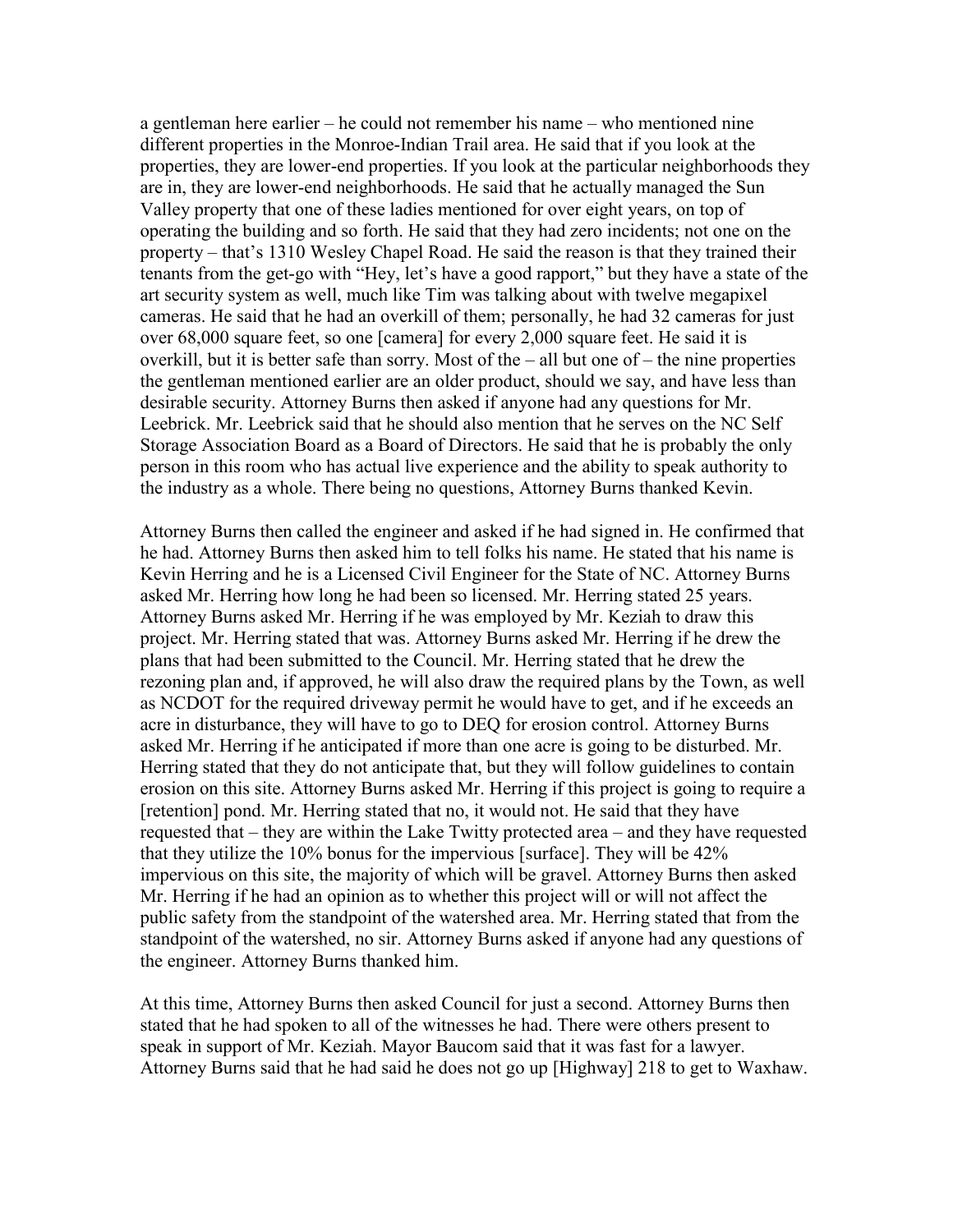Mayor Baucom then called Mr. Pressley. Dennis Pressley introduced himself and said that he lives at 620 Sikes Mill Road. As an adjoining land owner, he lives right across the street from the proposed site, and he has no opposition at all to them building the warehouses there. He said that he thought it would be an asset to the community, provide service for the people who have need, and he fully supports the warehouses there. He said that he does not feel like it will devalue property in any way, shape or form; he is not anticipating that at all. Nor is he fearful of crime in the neighborhood, no more than what will be up and down the road on a normal day any way. He said that he fully supports the warehouses. He then thanked Council and sat down.

Mayor Baucom then called Kathy Arrington. Ms. Arrington stated her name and that she lives just right across the road here in Unionville. She stated that she was in support of the mini warehouses. She said that she knew that there have been several times when she has had remodeling projects going on and she needed someplace to store her stuff, but she didn't have one close by, so she just had to make arrangements to move everything in her house around in order to get her remodeling done, so she is in support of having mini warehouses closer to Unionville.

Mayor Baucom then called Kevin and Addie Philemon. Kevin Philemon stated that he was the Kevin Philemon that was supposedly quoted. He said that he didn't think the words exactly were that he was fine with it and that it is no worse that Vann's Welding. He said that he would go ahead and state that and unless it is on a recording, his statements were somewhere around, and he will paraphrase because it has been so long ago, that if that is something you [Tim Keziah] want to try, go ahead. Mr. Philemon stated that a couple of concerns of his are the increase in crime. If you do some reading, you'll find that stuff. He stated that he has a family and children that like to play outside and it concerns him with this stuff being next door. He went on to say that these are perfect places for thieves to spot out neighboring houses, and nobody is at the storage units all of the time, so he questions the security. He then stated that he was worried about the increase in traffic, of course, being a fireman and a homeowner next door. Mr. Philemon stated that he had done a lot of reading on this and a lot of times these storage units get passed with conditions on the hours. He said that after a year or two things are great, then the hours are now whenever you want to come, so he then questioned who would monitor that. He then stated that these were just random [concerns], and he definitely would not go down 218 [to get to Waxhaw]. He said he is a lot quicker than that. Then he stated he was worried about headlights,and what would be stored in the storage units. He said that we would not know. It is like a UPS or FedEx truck, just stationary. He stated that he was worried about the environmental risk because you do not know what is stored in there. He said that he was worried about increased rodents because you do not know what is stored in there. He then said that he was definitely worried about his property value decreasing. If this goes through, and he ever sells his house, he said that he knew a few people in the room who will hopefully be knocking his door down to purchase the place. Mr. Philemon then said that he knew for a fact, from being a firefighter, that people use these storage units for illegal activity: sell drugs out of them, meth labs, people live in them, people run businesses out of them that are not permitted He said he believed Unionville has turned down these [types of] storage units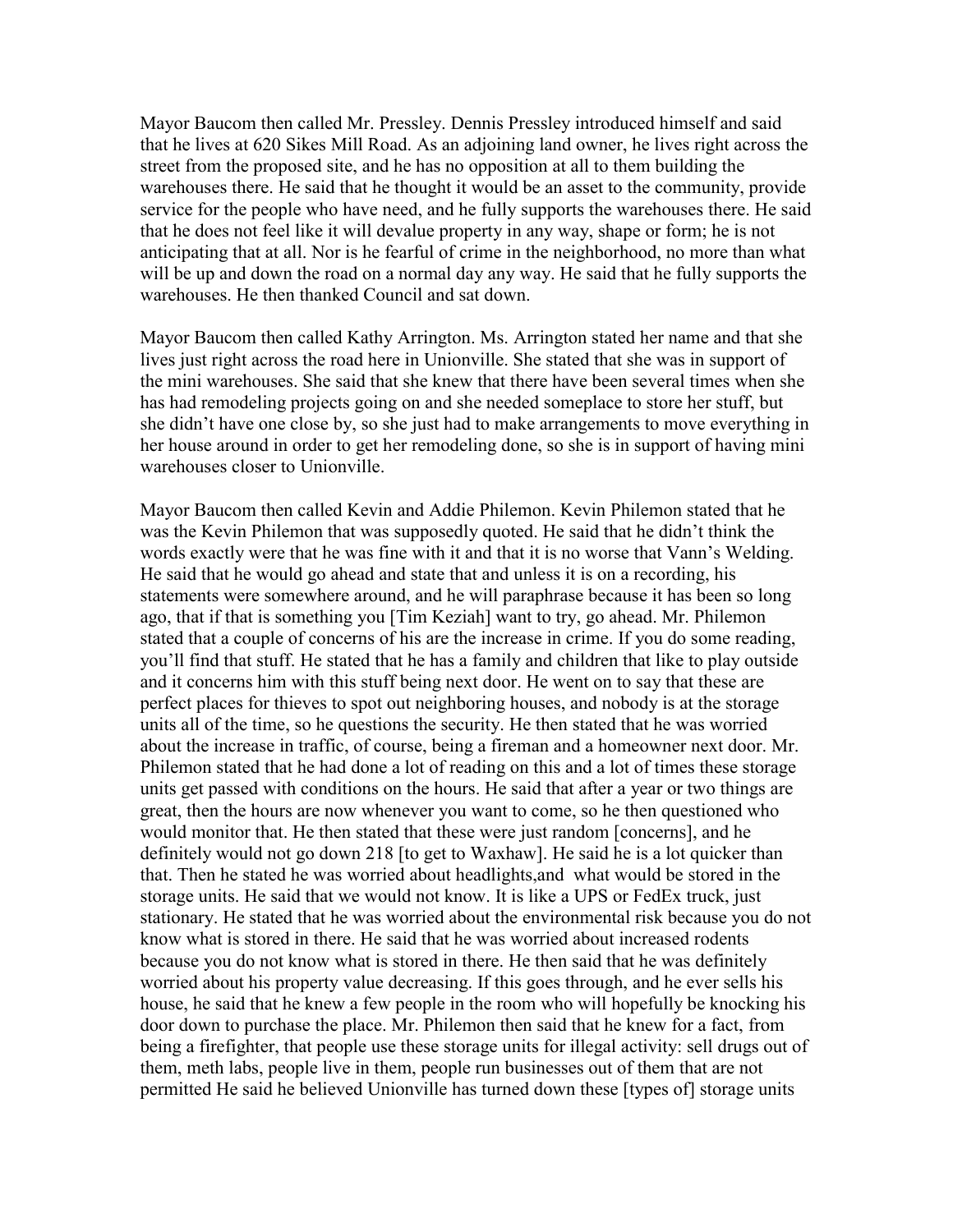two times in the past. In his opinion, a precedence has been set. He then stated that different sized vehicles coming in and out, anything from a car to a box truck sitting there running. Mr. Philemon said that people desire to live in Unionville because we do not have this kind of stuff. He said that he purchased his house knowing that Vann's Welding was there. He said that he would not have purchased his house had he known storage units were going to be there, or were already there. He said that he believed Unionville already has a Land Use Plan and already has commercial property in other areas, so he questioned why the Town doesn't fill that up before putting commercial property in residential areas. He said that like Mr. Hinson, he also pulled some police data. He said that he believed he and Mr. Hinson actually pulled specific addresses, not within one, two, or three miles of an area. They pulled the specific addresses. He stated that he had those copies, or a couple of copies, if they want to know the addresses as well as trying to explain the police reports. He asked Council if they would like to see them. He stated that these [reports] were broken down into units from City of Monroe, so it is broken down into districts, or what he would call a district. He stated that it was broken down to anything from an accident to breaking and entering, breaking and entering and felonies, misdemeanors, drug activities, threats, embezzlements, drug paraphernalia, drug possession, possession of controlled substances, shoplifting, trafficking marijuana, and the Council could see the rest there. He stated that they could see that there were 275 calls. He said that he asked for specific calls, not calls for service. Calls for service would have been, according to the Monroe Police, probably into the thousands. He stated that they only do reports on certain things, not just because someone stumped their toe and they got called out there; these are specific calls. Attorney Burns asked Mr. Philemon if he could see the report he provided to Council.

Addie Philemon then spoke and said that she would also like to say that she married Kevin 18 years ago and they looked for a safe community to raise a family. She is also a teacher at Unionville Elementary, and she believes it is one of the last rural elementary schools that we have left in Union County. She said that it is safe, kids are not afraid to go there, and she feels very confident letting her kids playing in her yard. Like her husband said, they were aware of Vann's Welding when they bought the house and she does not think they would have bought it, she is pretty sure they would not have bought it, if the storage units had been there. She said that they look for a safe community for their children to grow up in, and being right there with them, she feels like this is not in the best interest of Unionville to have these storage units come in because she thinks it will commercialize the Town more and will leave a gateway open for losing the small town feel and our safety.

Kevin then stated he was supposed to finish her thoughts, but he did not know how to do that. He said that there were two things that he wanted to quickly mention. He said that he believed that it was in April of this year there was a 68-year-old woman who was found dead in her storage unit. They had the thing on camera, so what? They caught the guy, so what? There is still a lady that is dead because nobody was able to, nobody watched the video; where's the security? He also pulled up a website where law enforcement is trained for storage units. Some things that they were concerned about were the storage of drugs, storage of counterfeit goods, stolen property, money waiting to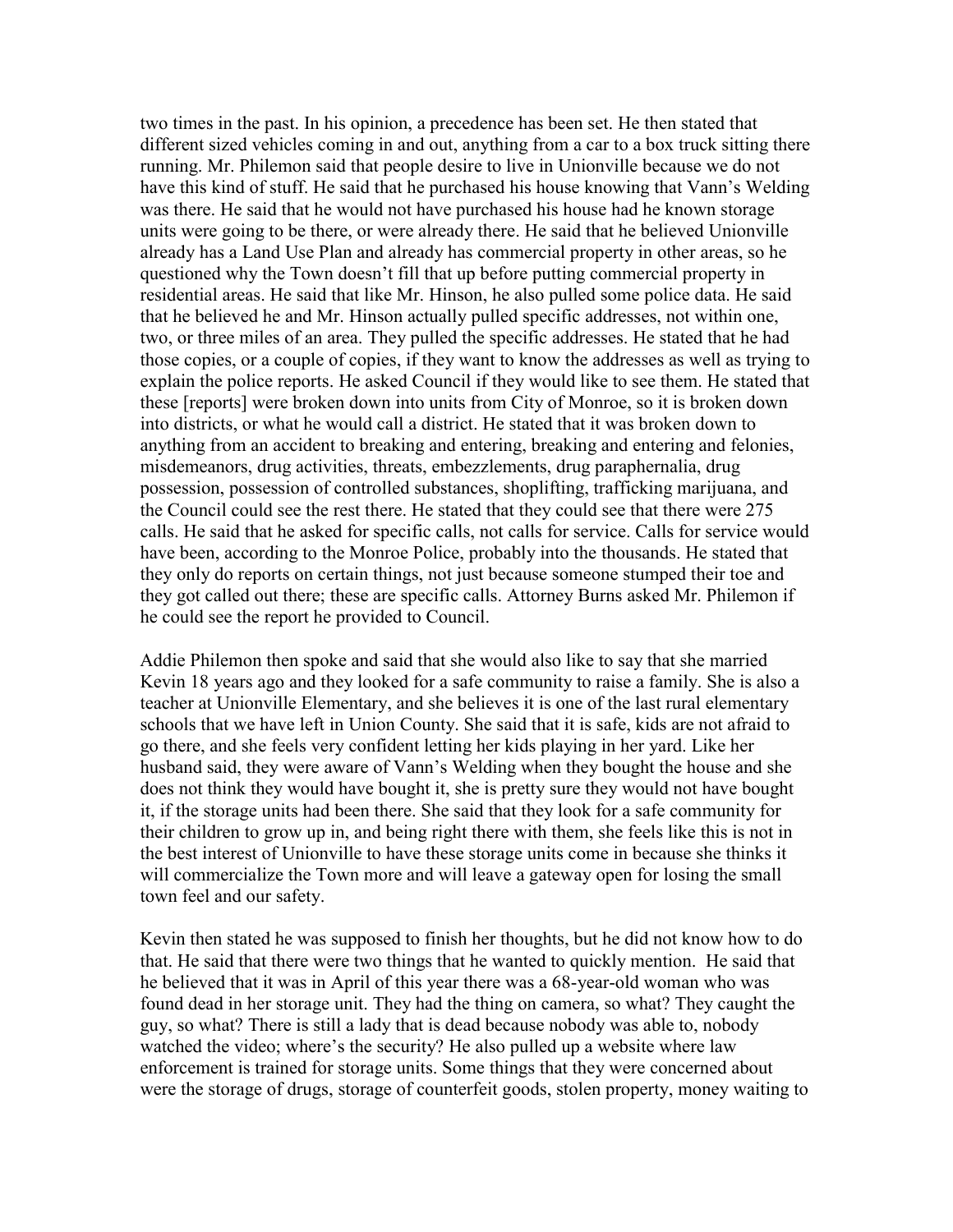be laundered, the making of bombs or a terrorist attack, which, if you know your history, the first World Trade Center, as well as storage of illegal weapons.

Attorney Burns then asked if he could ask Mr. Philemon some questions. Kevin Philemon stated that he was not willing to answer the questions. Attorney Burns then stated that he moved that all of Mr. Philemon's testimony be stricken. He stated that Mr. Philemon had presented some evidence that he believed Mr. Philemon has presented in a light that is misrepresented. Attorney Helms advised Council to let Attorney Burns ask the questions, but he did not know if they could make Mr. Philemon answer the questions or not, but he advised Attorney Burns to go ahead and put his questions on the record. Attorney Burns stated that he wanted to put his questions on the record.Attorney Burns then asked Mr. Simpson (Councilman) if he could see the sheet he had been given by Mr. Philemon. Attorney Burns asked Mr. Philemon if all of the police reports that were in the spreadsheet that was presented to the Council, if all of the incidents take place at a mini warehouse facility. Mr. Philemon asked what the addresses were that he provided to Council. Attorney Burns asked if all of these incidences that he had presented to the Council occur at a mini warehouse facility. Mr. Philemon stated that all of the incidents occurred at one of the addresses provided to the Town Council. Attorney Burns then asked Mr. Philemon if he had, Attorney Burns stated that he did not really understand Mr. Philemon's nomenclature there, but he asked if there was something there the corresponds to the incident at each one of these units. Mr. Philemons stated not that he could tell from there. Attorney Burns then asked Mr. Philemon if he could tell the Council where or what the neighborhood these individual incidents occurred. Mr. Philemon stated that he could. Attorney Burns then stated that one of them is selling alcohol to a minor. He asked Mr. Philemon in which one did that occur at. Mr. Philemon stated one of those on that sheet. Attorney Burns asked Mr. Philemon if he could tell him which one. Attorney Burns stated to Mr. Philemon that he did not know which one. Mr. Philemon asked what did it matter. All of those calls came from one of those addresses on that sheet. Attorney Burns stated that this is over a period of seven years. In 2019 there were five calls. He asked Mr. Philemon if that was correct. Mr. Philemon stated that he was not looking at the sheet. Attorney Burns then stated that in 2018-- [garbled]. Attorney Burns then thanked the Council.

Mayor Baucom then called the next witness, Grady Puckett. Mr. Pucket stated that his name was Grady Puckett 2414 Falcon Lane. He stated that he was opposed to the mini storages. As a fireman in the Town of Unionville, we do not wanta storage unit business. The traffic on Sikes Mill Road, we have several wrecks on Sikes Mill. We do not need extra traffic, two percent, three percent, or five percent. We can't stop the traffic and we don't need to have the traffic come to us. He said that he understood that Unionville does have a designated area for business, and he is assuming Sikes Mill is not one of those designated areas set up for industrial use, light industrial use. He said that he would not like to see mini storages sitting on Sikes Mill Road, put them on 601 somewhere. He then thanked Council and sat down.

Mayor Buacom then called on Jackie Gonzalez. She stated that she opposed the mini storage units as well. She said that she has a lot of the data to support. She said that she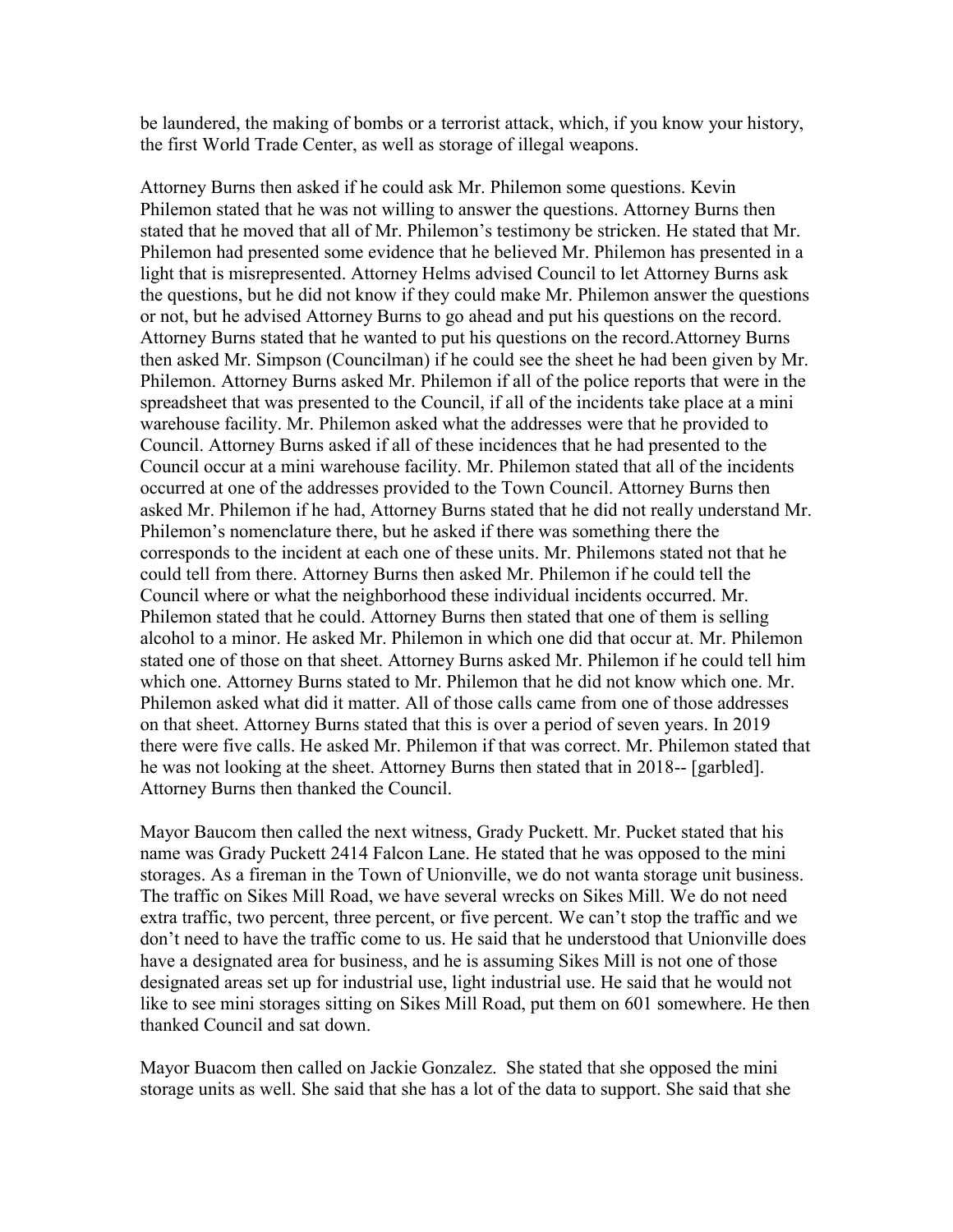had recently moved to this county and this area, and she lives off of Baucom and Sikes Mill roads. She stated that she does not want the increased traffic  $-$  it is incredibly challenging right now and scary. She said that she thought Kevin had said it very well and pointed out all of the points that she would make in addition to the crime and speeding. She said that she had no problem when she moved here four years ago finding a storage unit twice. She said that she did not think there was a huge need - it was in Monroe both times, two different facilities. She said that she had no problem with that. She said that she did not buy our property - she likes the landscape of where they bought. She said that she did not want, if they were considering that a major thoroughfare, Sikes Mill Road, that is scary to her that they would even want to think about building additional things on that road. With the mini storage, she definitely opposed. She then thanked Council and sat down.

Mayor Baucom then called on Pauline Sharon. Ms. Sharon stated that she lived at 205 Sikes Mill Road, she is the first on left off of 601 North, off of Sikes Mill. She said that she does have traffic there where some might turn off before they get up the road, but she has the traffic and the noise from Sikes Mill and 601, where she lives. She said that she knew Tim was proposing to build mini warehouses on up further. She said that she does not oppose that. She is a retired deputy sheriff. She does not have nor did she pull the stats and reports and stuff like that, but she said that she knew on someone's that had the crime report and it showed business checks, a business check is when an officer might ride by and take a look, and if everything looks okay, he or she records it to show that they have been in the area. A lot of times they may put somebody up at 5-points store, she said that she did not know how many they would find that are recorded, but when they have a business check there, but if they go to the restroom, they will most times mark it down as a business check. It shows their supervisors that they are out in the community and they are out doing things; not necessarily a problem. She then said that all the other mini warehouses and such that have been talked about this evening, the only one that she knows of is the one down in the Parkwood area that is directly across the street from the owner's residence. They are saying that there have not been any issues down there yet. She stated that she used to live in that area, and she never knew of any issues down there, again not going by the stats and reports, but going by her own memory and her experience. But, with Tim living next door to the mini warehouses here, it's going to be a different situation than if they were in a business section in Monroe wherever these other ones are since the owner is not living directly beside them. He's got not only a money interest in this; he has a vested interest in this because he is a member of this community and it's right next door to him and it's on his property. She said that she can't see that he's not going to screen his renters, she did not know what type of screening and such, butkeep an eye on his renters. She said that he is going to do that if for no other reason than because he lives right there beside the place. She said that with the code in and code out, that's a great way to be able to know who is coming or who is going. She said that based on personal experience, she does not see that, she thinks most people that are going to rent these things are going to be Unionville and Fairview residents. She said that she doesn't see people coming from way away just to come up here to rent a little storage building up here in Unionville. She said that she may be wrong, but it looks like it is going to be a community-type thing. As far as the traffic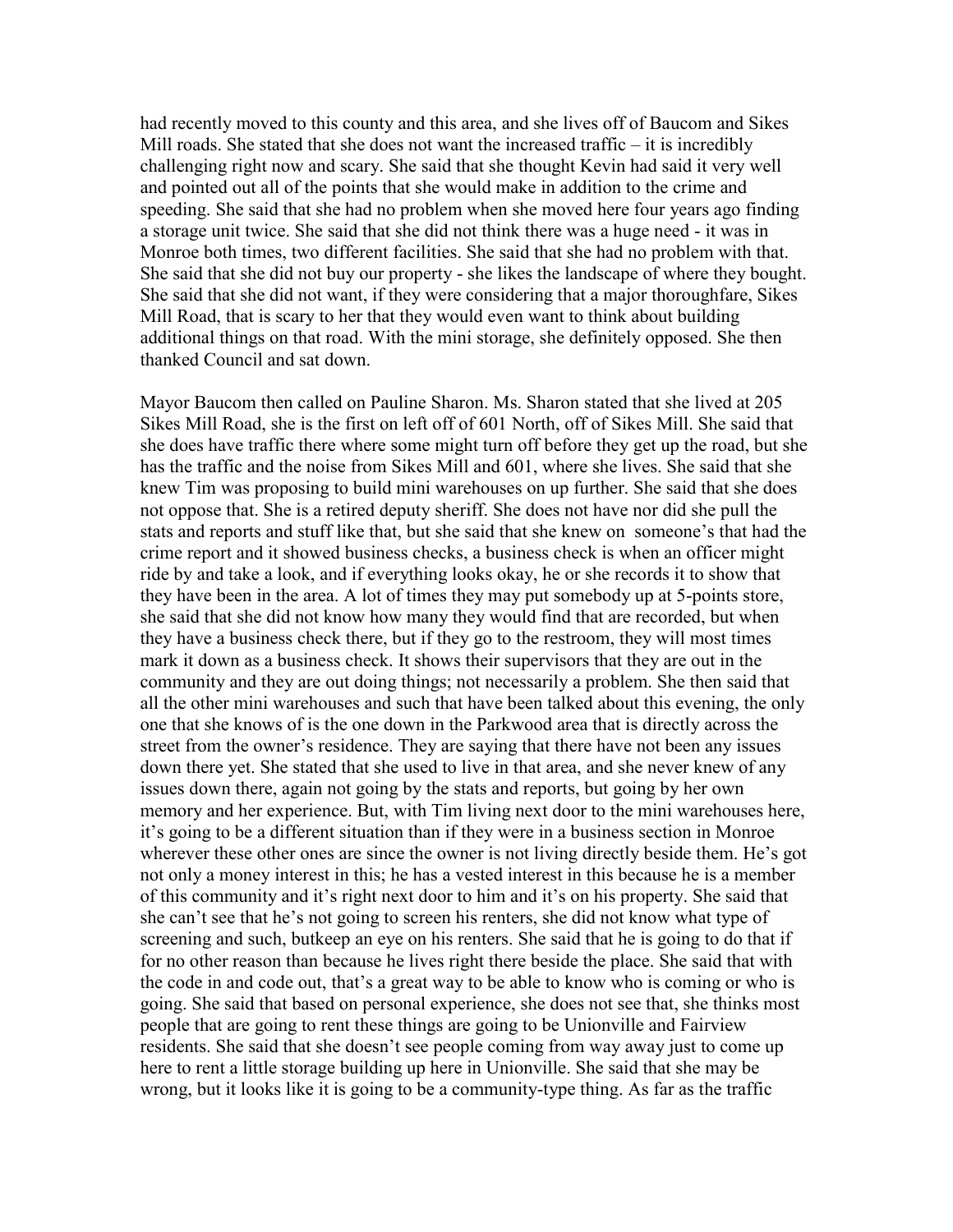goes, she said that she has seen traffic going into Monroe, she's seen it close to her house. She doesn't know that the few people that are going in and out at different times to check their properties and such, she does not know that that's going to be an added traffic issue, as compared to some of the other stuff that we've already got. She then thanked Council.

Mayor Baucom then called on Mitch Austin. Mitch stated that he lived at 4105 Old Camden Rd. He said that he was against it [the mini warehouses] because he feels like it would make the value of the property around it decline in years to come. In years, if it is not kept up, it is going to be an eyesore. He said that he was talking about 10-15 years down the road. He then said that one of the young ladies said that there were 61 crime events in a year; that is over one a week. I mean, that is a lot for Unionville.That is his opinion. He thanked Council and was seated.

Mayor Baucom then called on Lori Puckett. Lori stated that she lived at 2414 Falcon Lane. She said that she was not going to drag this out or waste time. Everyone here has an opinion, just like everyone has a nose. Everyone here was giving their opinion based on expertise, and she thinks that a lot of emotion is involved. She is against it. She did not want to give any facts or any data that she might have because she did not want to be cross-examined at this point, but she is against it. She then thanked Council and took her seat.

Mayor Baucom then called on Jeff Shafer. Jeff stated that he lived at 5620 Unionville Brief Road.He asked what a guy from Unionville Brief Road have to do with something over on Sikes Mill, he said that was a fair question. He then stated that we know that history repeats itself. It was not too long ago that there were members before this board trying to put one at Lawyers Road, which is not too far from his residence. He said that he can't very well oppose it for my house and not oppose it for somebody else's. He said that he was standing in solidarity with other members of the community, whether it be from whoever's house is beside it or whatever. He said that he would be opposed to a storage facility. He said that was all he had to say and he thanked Council.

Next, Mayor Baucom called on Brandon Pressley. Brandon stated that he was building a house at 4001 Old Camden Road, he currently lives at 920 Fowler Road. He said that a few things had come up that he wanted to ask. He said that we had talked about crime and if crime is not an issue – the gentleman has 32 cameras. Mr. Pressley asked why he would need 32 cameras if crime was not an issue. Mr. Leebrick asked to speak, but Mr. Pressley stated that he had his time and now it was his turn to speak. The second part of it is traffic. He stated that they would put these gates up at road, but Sikes Mill is already heavily travelled. He travels it, his family travels it, his kids will be driving Sikes Mill in order to get to Piedmont. If a big truck turns in, a truck and trailer, and they turn in and have to stop at this keypad, what happens is the road is completely blocked. If somebody were to come up, they would have a wreck. He said that he was in the fire department also and personally speaking from experience, we do not need to add any more danger to Sikes Mill. It takes care of itself. Fifteen years ago he said that he was told the Monroe Bypass would never affect his property. He said that if there is anyone who wants to go out there, he can stand them on his side porch and they could spit on the bypass. He said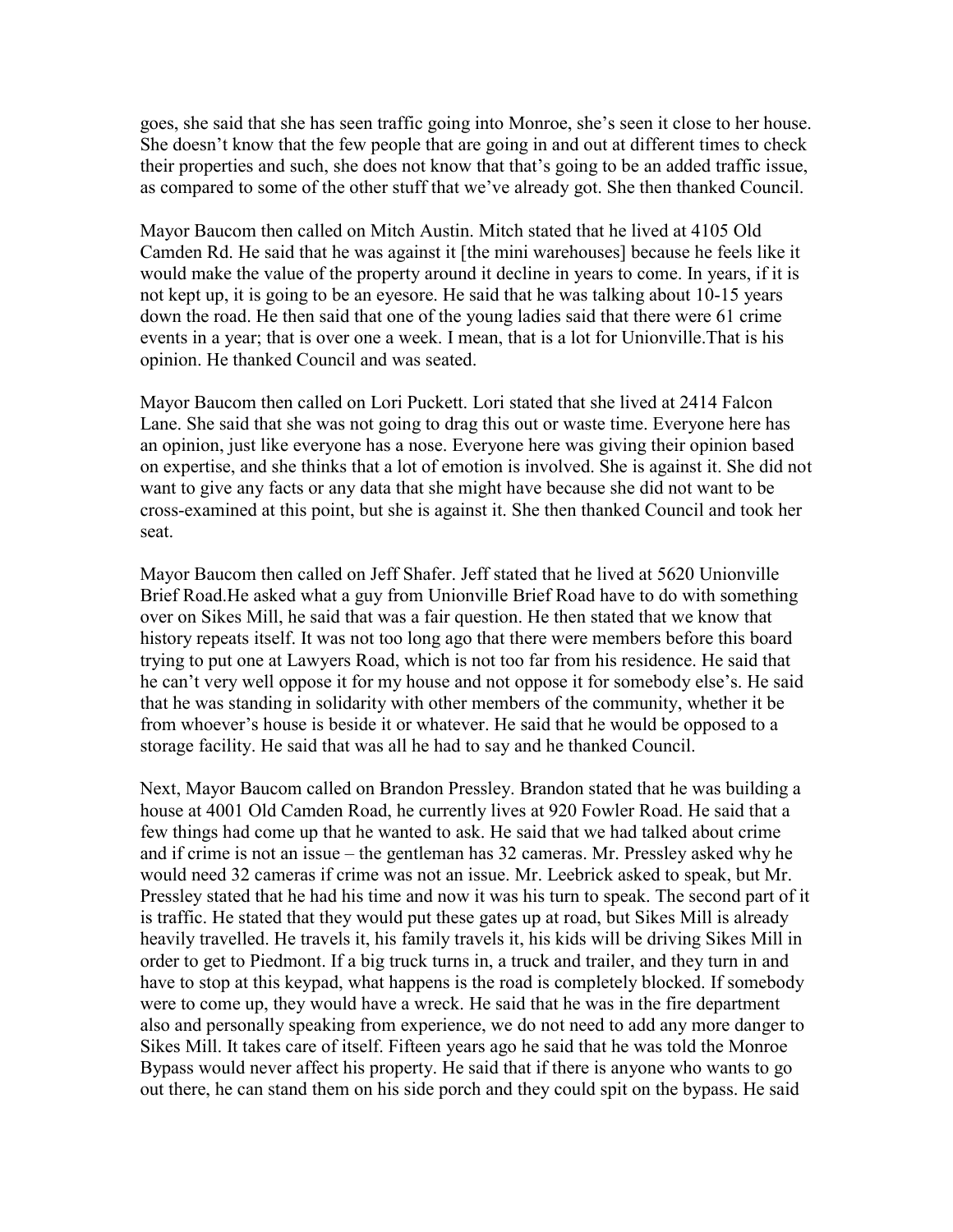that he was coming to Unionville to get away from that. Unionville has a small town feel, small town community; his kids are in school here. He is not a bit scared to drop his kids off here. He is not a bit scared for his kids to go to Piedmont. He said that he felt like if we do this, we will be taking away from our small town feel. If he had wanted to be commercialized, he would stay and live on the bypass and wave at everybody when they come by. That is the reason why he is building his house to get away. He said that he is opposed to it and he just thinks it is a bad decision for Unionville and we should keep our small town feel the way it is. Mr. Pressley told Mr. Leebrick if he wanted to ask him now, he was done.

Mr. Leebrick then said that he would tell them why. They have one of the largest facilities in Indian Trail, one of the largest in Union County. He said that he sleeps better at night knowing that his tenant's stuff is protected. Just like Tim wants to do, he will have actually a smaller, more cameras per square foot than he [Mr. Leebrick] will. Mr. Pressley then asked him that if crime is not an issue, then why did they need cameras. Mr. Leebrick repeated why. Mr. Pressley confirmed that he was asking why. Mr. Leebrick stated to protect his clients' stuff. He said there is no crime, they could pull the reports. Mr. Pressley stated that he could not say that there was no crime and then have cameras. Mr. Leebrick said that sure, you could. Mr. Pressley said that was a contradiction. Mr. Pressley then asked why the cameras were there. Mr. Leebrick said to protect the property and his tenants' stuff. Mr. Pressley asked whom it protected them from if there was no crime. He repeated, asking whom we were protecting it from. Mr. Leebrick said that it keeps you honest; it keeps honest people honest. Mr. Pressley then said that there was a possibility of crime. Mr. Leebrick said that there is obviously a possibility of crime. It is the same reason that he has a security system at home, and he asked if that was correct. Mayor Baucom then interjected and stated that he was going to go ahead and end this right now.

Attorney Burns then asked if he could ask Mr. Pressley a couple of questions. He said that it would be very brief. He asked Mayor Buacom if he may, and Mayor Baccom advised Attorney Burns to go ahead, but to make them brief. Attorney Burns then asked Mr. Pressley how far his home that he is building from this facility. Mr. Pressley stated that it was 3 miles, roughly. Attorney Burns then asked Mr. Pressley if he was going to put a security system in his new dwelling. Mr. Pressley said that he may, he did not know. He had not made it that far yet. He said that he would let him know when he gets to that point. Attorney Burns asked Mr. Pressley if he had a security system in his current dwelling. Mr. Pressley said that he did not. He said that he would be more than happy for him to go home with him and they will drink a drink and look at the security. Attorney Burns thanked him and that he appreciated the invitation.

Mayor Baucome then stated that that was everyone who had signed up to speak and everyone who spoke had been sworn in. Attorney Burns then told Mayor Baucom that he had one more question that came up after Mr. Keziah testified, if he might. Town Clerk Gaddy asked Attorney Burns if he could come to the podium so we could get it on the recording. Attorney Burns then asked Mr. Keziah if he was going to have a full-time tenant, or a full-time attendant, at this facility. Mr. Keziah confirmed that he would.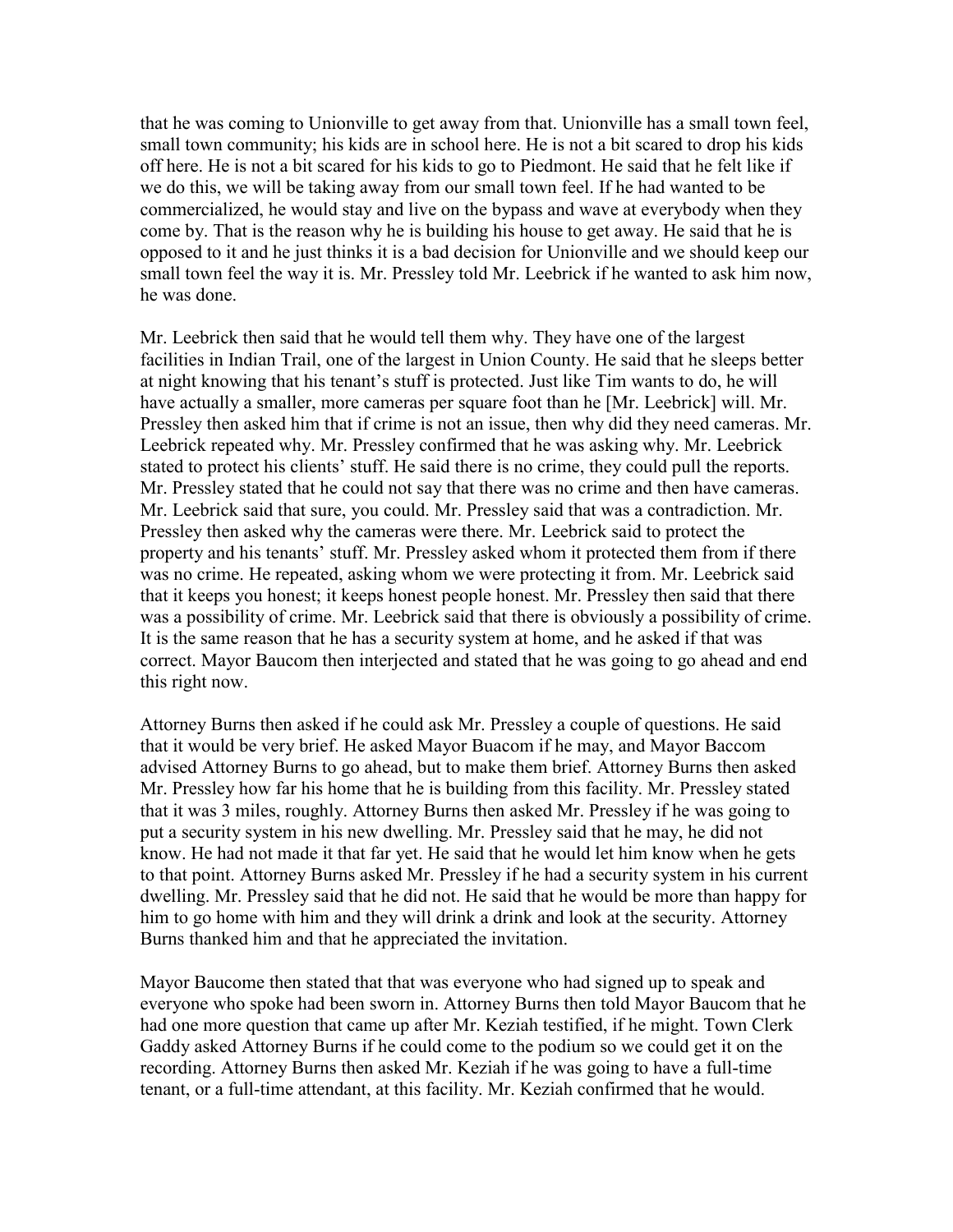Attorney Burns then asked where that attendant would be located. Mr. Keziah said that they will be located in the office, in front of his house. Attorney Burns asked if the office in front of his house was the office where Mr. Keziah's daddy had his plumbing offices. Attorney Burns asked if that was correct. Mr. Keziah stated that it was correct.

Attorney Burns asked that also, in preparation for the hearing that was being held on this evening, if Mr. Keziah had a petition with signatures on it. Mr. Keziah said that it was correct. Attorney Burns asked Mr. Keziah if he got all of those signatures. Mr. Keziah said that he did, he personally got all of them. Attorney Burns asked Mr. Keziah if all of those folks live in Unionville. Mr. Keziah said that yes, they did. Attorney Burns then said he was going to pass it out to the Board. He gave one to Clerk Gaddy and said he knew she would want one for the record. Attorney Burns then said that with that, they would sit down, and he thanked the Council.

Attorney Burns then said that he might ask, based on the evidence that had come out since Mr. Keziah testified, if anyone had any questions of Mr. Keziah in light of what has been said. One gentleman (name unknown) said that he did. He then said that regarding the security camera issue, he said that he ran a business and thought he had the latest and greatest security camera. He had an incident, and thought he was going to catch the guy, but he didn't have enough memory. He asked what Mr. Keziah was going to do as far as making sure that doesn't happen. He asked if Mr. Keziah had enough memory, if his cameras were going to be motion activated. He said that he did not want to dig into his business as far as security or anything like that, but it is a fair question. Mr. Leebrick offered to answer this question. He said that they would have a two terabyte hard drive. The gentleman said that he had that as well. Mr. Leebrick said that with four cameras at twelve megapixels, it should be able to hold about six months' worth of data. The gentleman said that it does not, and he had to learn the hard way. Mr. Leebrick said that 32 cameras at 8 terabytes hold about four months. He said that with four cameras, 12 megapixels, if you do the math, it should hold about six months of data. The gentleman then asked if he had ever had any issue with cobwebs around the cameras causing the motion to activate. Mr. Leebrick said that they run 24/7, so he never did motion because, again, he wants to see everything. The gentleman asked if two terabytes were enough. Mr. Leebrick said that two terabytes would be enough for four cameras. He has eight terabytes for his 32 cameras. The gentleman said that he had two terabytes with 16 cameras, and it lasted probably 28 days. Mr. Leebrick said that he will have four cameras. The gentleman said fair enough and sat down.

Someone then asked if they were aware that there were already 20 storage facilities, mini storage facilities, in Union County. Mayor Baucom then said that he would go ahead and cut that off now, not to get on anyone, but everybody who signed up to speak had spoken. He said that he thought they had given everybody a fair hearing, so at 7:47 p.m. he closed the public hearing. He said that we had another public hearing that was supposed to be at 7:15 p.m., so they would take a short recess and reconvene.

Respectfully submitted,